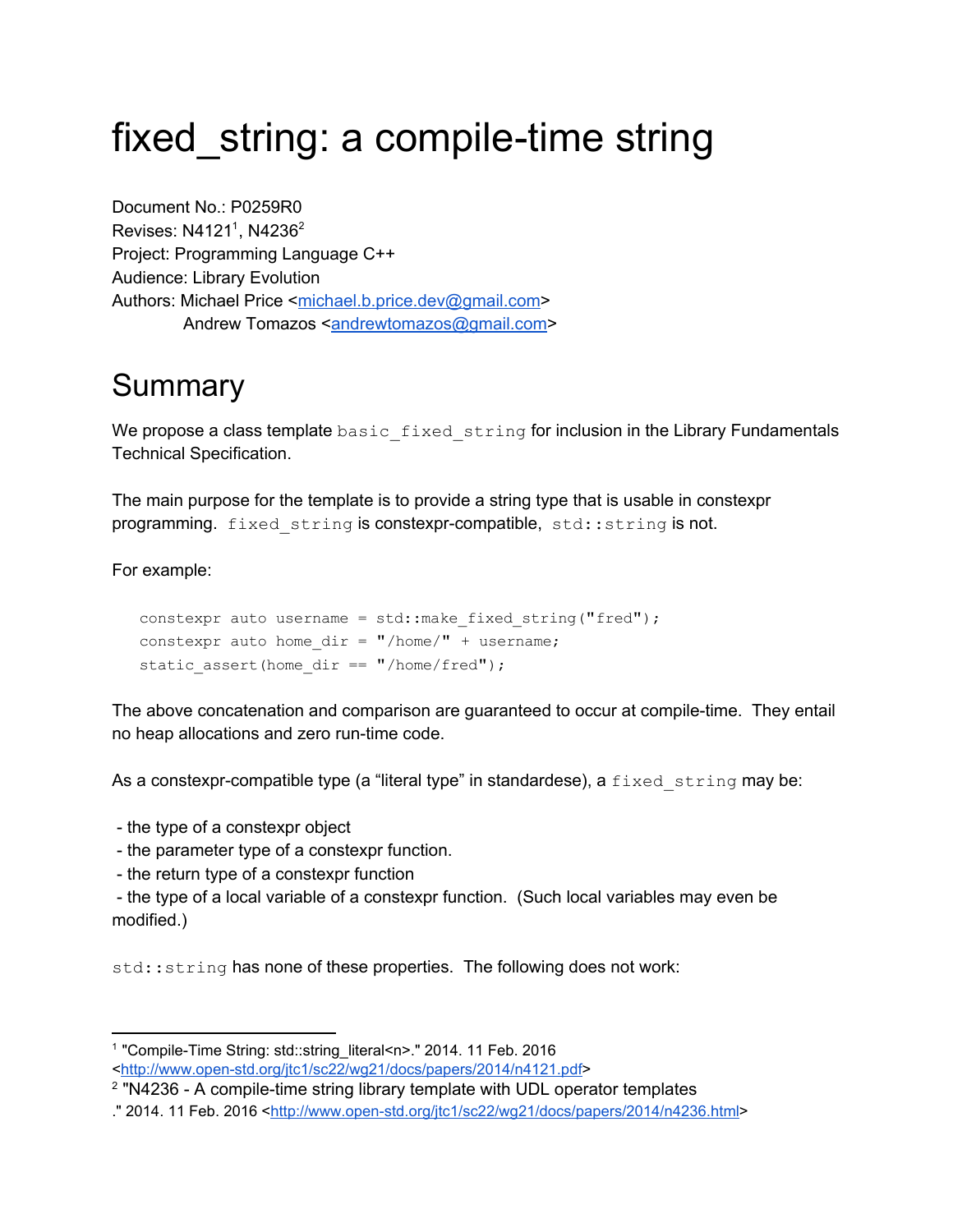constexpr std::string username = "fred"; // ERROR

The reason is that std:: $string$  is not a constant expression-friendly type. It possibly allocates memory dynamically. The possibility of extending the core language rules to enable this has been explored and rejected by EWG.

#### Why not just use  $std::experimental::string$  view<sup>3</sup>?

string view is **non-owning**, which means that it is unsuitable to act as the return type of a newly formed string. For example, there is no way to reasonably implement the following function:

```
// concatenate two strings
constexpr string view concat(string view a, string view b);
```
There is nowhere to give ownership of the newly formed string.

#### Why not just use std::array<char>?

array<char> does not have a string-like interface. fixed string has an interface that is consistent with string and string view, and that is designed for text handling.

array<char> doesn't maintain a null-terminated invariant. To append a null-terminator one would need to allocate storage and copy the text to there. fixed string on the other hand offers a constexpr noexcept  $c$  str() constant-time member function.

#### Why not use a char parameter pack?

This technique was proposed in N4236 and was received unfavorably in EWG.  $char$ parameter packs are practically limited in length (1024 in some implementations) and perform poorly compile-time and link-time compared to  $fixed$  string. This is because fixed string stores the text as subobjects (like an array) and not as template parameters. fixed string only has the length as a template parameter. If a parameter pack is truly needed it is possible to convert a constexpr fixed string to a char parameter pack, and vice versa, as shown in N4121.

### Why not use built-in string literals?

Built-in string literals are not types. The type of a built-in string literal is a built-in array, which have an even worse interface than std::array<char> (see above) for this purpose. For example:

<sup>&</sup>lt;sup>3</sup> "N4564 - Programming Languages — C++ Extensions for Library Fundamentals, Version 2 PDTS." 2015. 11 Feb. 2016 <http://www.open-std.org/jtc1/sc22/wg21/docs/papers/2015/n4564.pdf>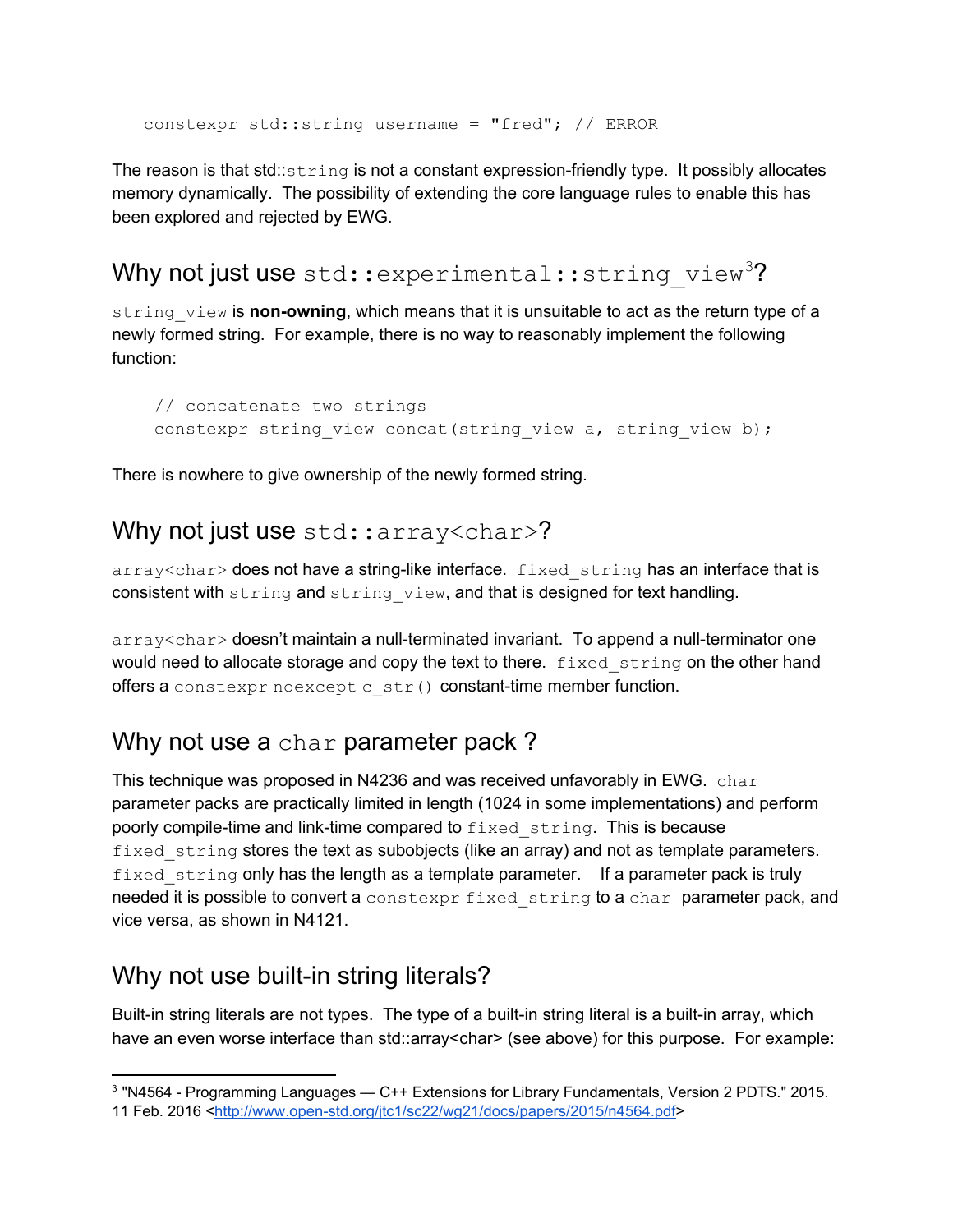```
constexpr auto username = "fred"; // OKconstexpr auto home dir = "/home/ " + username; // WRONGstatic assert(home dir == "/home/fred"); // WRONG
```
Built-in string literals cannot be computed at compile-time. They are tokens, set in stone after preprocessing.

### **Motivations**

The type model of literal strings in C++ was largely inherited directly from C, with a few minor tweaks throughout the years (such as restricting conversions to non-const  $char<sub>*</sub>$ ). The inclusion of the standard library's std::basic\_string and std::basic\_string\_view templates solve many of the problems with the usability of string literals by providing a rich interface for accessing, searching, and manipulating the value of the string. There are many places where std::basic\_string, std::basic\_string\_view, and const char\* all fall short.

```
// Concatenation
///
auto x1 = "Hello" + ", " + "World!"; // Error!auto x2 = std::string("Hello") + ", " + "World!"; // Valid, but// odd. Also
                                                  // runtime cost.
auto x3 = "Hello" + std::string(", ") + "World!"; // Error!auto x4 = "Hello" ", "World!"; // Valid, but...auto conjunction = std::string(", ");auto x5 = "Hello" conjuction "World!"; // Error!
// Generic Programming
//
template <typename Str>
auto format(Str s)
{
    return s;
}
template <typename Str, typename T, typename ... Args>
auto format(Str s, T&& t, Args&&... args)
{
    auto pos = s.find('%');
```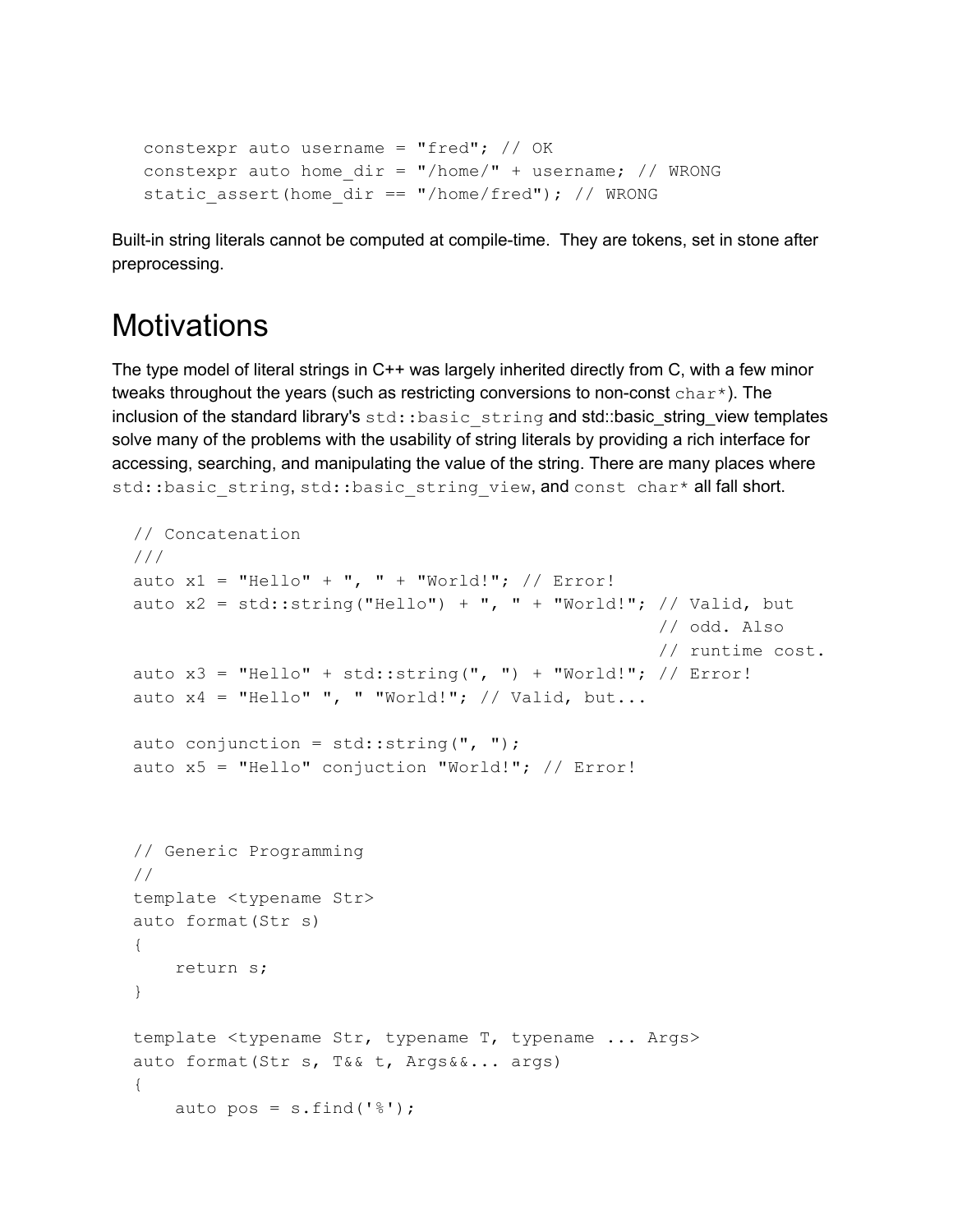```
auto front = s.substr(0, pos);auto back = s.substr(pos+1);return front + t + format(back, args...);
}
auto s1 = format("%, %!", "Hello", "World"); // Error!
auto s2 = format("%, %!"s, "Hello", "World"); // Okay, but runtime
auto s2 = format(string_view("%, %!"), "Hello", "World"); // Error!
```
With a compile-time string type, we can make these calculations occur at compile-time easily.

```
#define S(s) make fixed string(s);
// Concatenation
///
constexpr auto x1 = S("Hello") + ", " + "World!"; // Works great!constexpr auto conjunction = S(", ");constexpr auto x5 = S("Hello") + conjunction + "World!"; // Great!// Generic Programming
//
template <typename Str>
constexpr auto format(Str s)
{
   return s;
}
template <typename Str, typename T, typename ... Args>
constexpr auto format(Str s, T&& t, Args&&... args)
{
    auto pos = s.find('%');auto front = s.substr(0, pos);auto back = s.substr(pos+1);return front + t + format(back, args...);
}
constexpr auto s1 = format(S("%, %!"), "Hello", "World"); // Voila!
```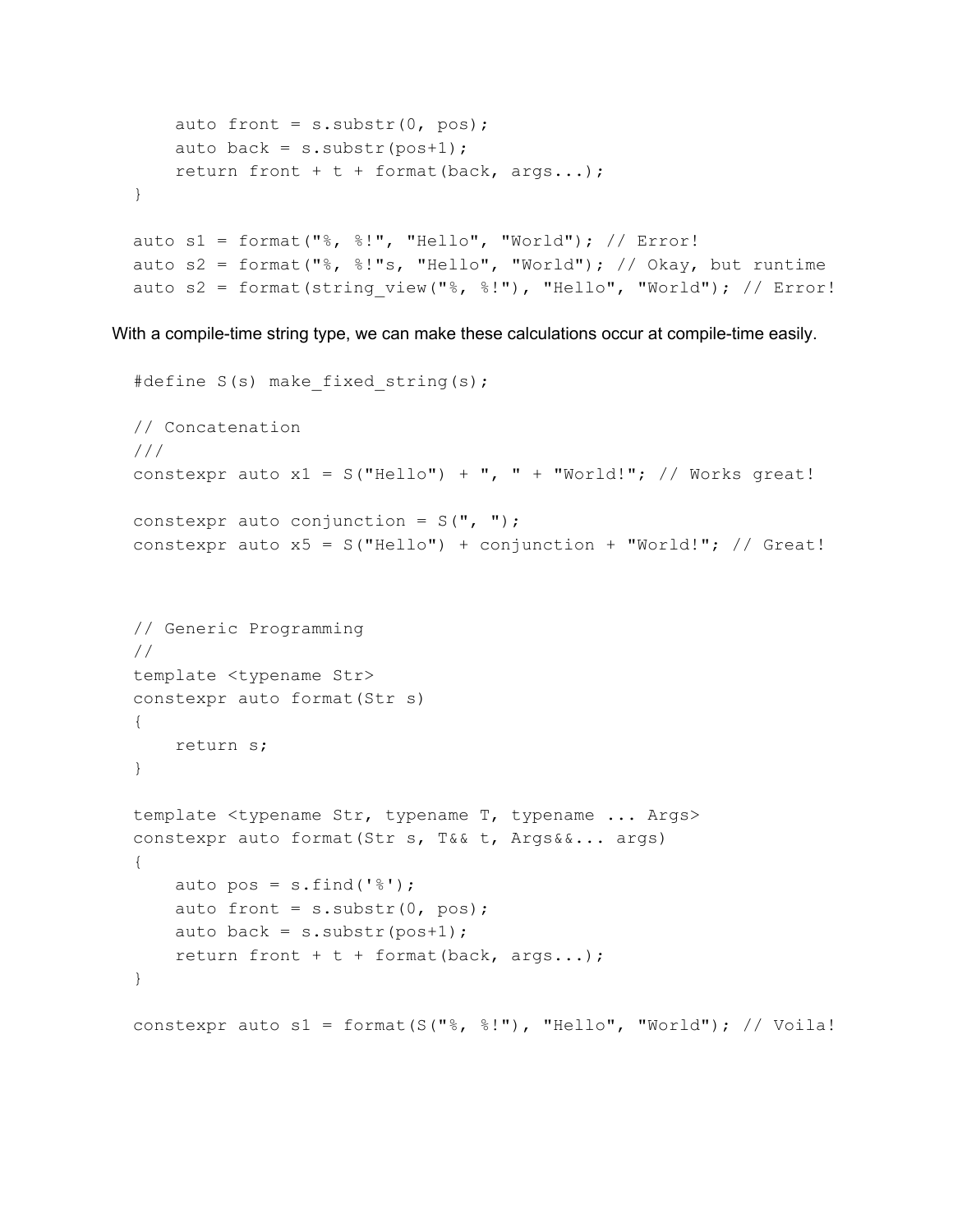## Usages

A compile-time string utility can be useful in multiple fields:

- Metaprogramming See the many existing implementations<sup>45678910</sup>.
- Reflection Easily synthesizing new members at compile-time.
- Localization Usually involves string formatting, and sometimes done at compile-time.
- $\bullet$  Library design Could be used to form more useful static assert messages<sup>11</sup>.

<sup>8</sup> "Template Programming Compile Time String Functions." 2015. 11 Feb. 2016 [<http://accu.org/index.php/journals/2137>](http://accu.org/index.php/journals/2137)

<sup>&</sup>lt;sup>4</sup> "Conveniently Declaring Compile-Time Strings in C++ ..." 2013. 11 Feb. 2016 <http://stackoverflow.com/questions/15858141/conveniently-declaring-compile-time-strings-in-c>

<sup>&</sup>lt;sup>5</sup> "Chapter 21. Boost.Metaparse - develop." 2015. 11 Feb. 2016

[<sup>&</sup>lt;http://www.boost.org/doc/libs/develop/doc/html/metaparse.html>](http://www.boost.org/doc/libs/develop/doc/html/metaparse.html)

<sup>&</sup>lt;sup>6</sup> "Parsing strings at compile-time — Part I | Andrzej's C++ blog." 2011. 11 Feb. 2016 <https://akrzemi1.wordpress.com/2011/05/11/parsing-strings-at-compile-time-part-i/> 7 "constexprstr." 2011. 11 Feb. 2016

[<sup>&</sup>lt;http://constexprstr.svn.sourceforge.net/viewvc/constexprstr/main.cpp?revision=9&view=markup>](http://constexprstr.svn.sourceforge.net/viewvc/constexprstr/main.cpp?revision=9&view=markup)

<sup>&</sup>lt;sup>9</sup> "GitHub - irrequietus/typestring: C++11/14 strings for direct ..." 2015. 11 Feb. 2016 [<https://github.com/irrequietus/typestring>](https://github.com/irrequietus/typestring)

<sup>&</sup>lt;sup>10</sup> "C++11 Compile-time String Concatenation with constexpr." 2015. 11 Feb. 2016 <https://www.daniweb.com/programming/software-development/code/482276/c-11-compile-time-string-conc atenation-with-constexpr>

<sup>&</sup>lt;sup>11</sup> "N4433 - Flexible static\_assert messages." 2015. 11 Feb. 2016 <http://www.open-std.org/jtc1/sc22/wg21/docs/papers/2015/n4433.html>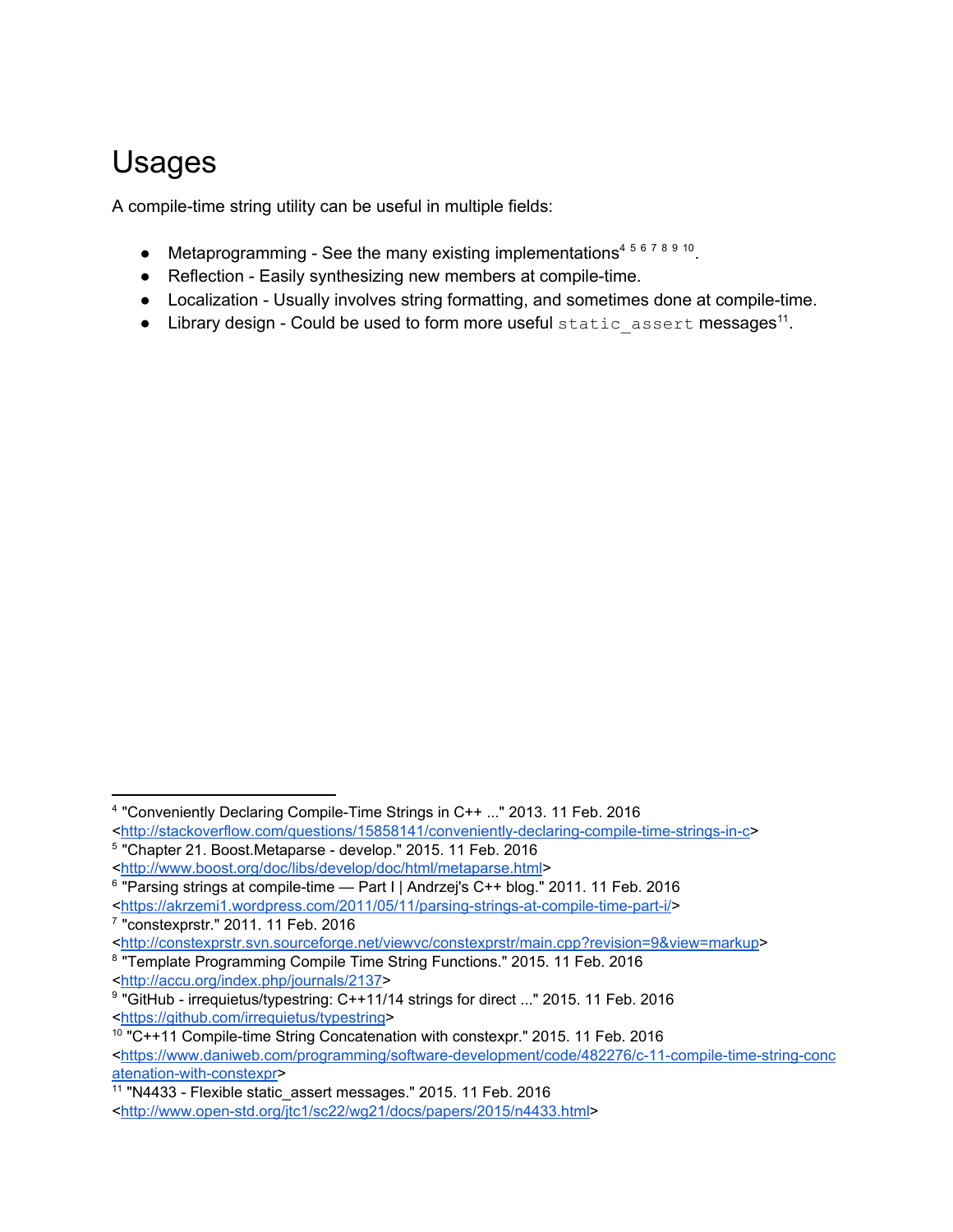### Partial Specification

#### Constant expression string classes [fixed string.classes]

The header <experimental/fixed string>defines the basic fixed string class template for interacting, possibly at compile-time, with fixed-length sequences of char-like objects and four type alias templates, fixed string<N>, fixed u16string<N>, fixed u32string<N>, and fixed wstring<N>, that name the specializations basic fixed string<char, N>, basic fixed string<char16 t, N>, basic fixed string<char32 t,N>, and basic fixed string<wchar t,N>, respectively.

```
Header <experimental/fixed string> synopsis
 namespace std {
 namespace experimental {
  inline namespace fundamentals vXXXX {
 // Class template basic_fixed_string
  template <class charT, size t N>
   class basic fixed string;
  // basic_fixed_string nonmember concatenation functions
  template <class charT, size t L, size t R>
   constexpr basic fixed string<charT, N + Moperator+(const basic_fixed_string<charT, L>& lhs,
               const basic fixed string<charT, R>& rhs) noexcept;
  template <class charT, size t L, size t R>
   constexpr basic fixed string<charT, N - 1 + Moperator+(const charT(&lhs)[L],
               const basic fixed string<charT, R>& rhs) noexcept;
  template <class charT, size t N>
   constexpr basic fixed string<charT, N + 1>
     operator+(charT lhs,
               const basic fixed string<charT, R>& rhs) noexcept;
  template <class charT, size t L, size t R>
   constexpr basic fixed string<charT, N + M - 1>
```
operator+(const basic\_fixed\_string<charT, L>& lhs, const charT(&rhs)[R]) noexcept;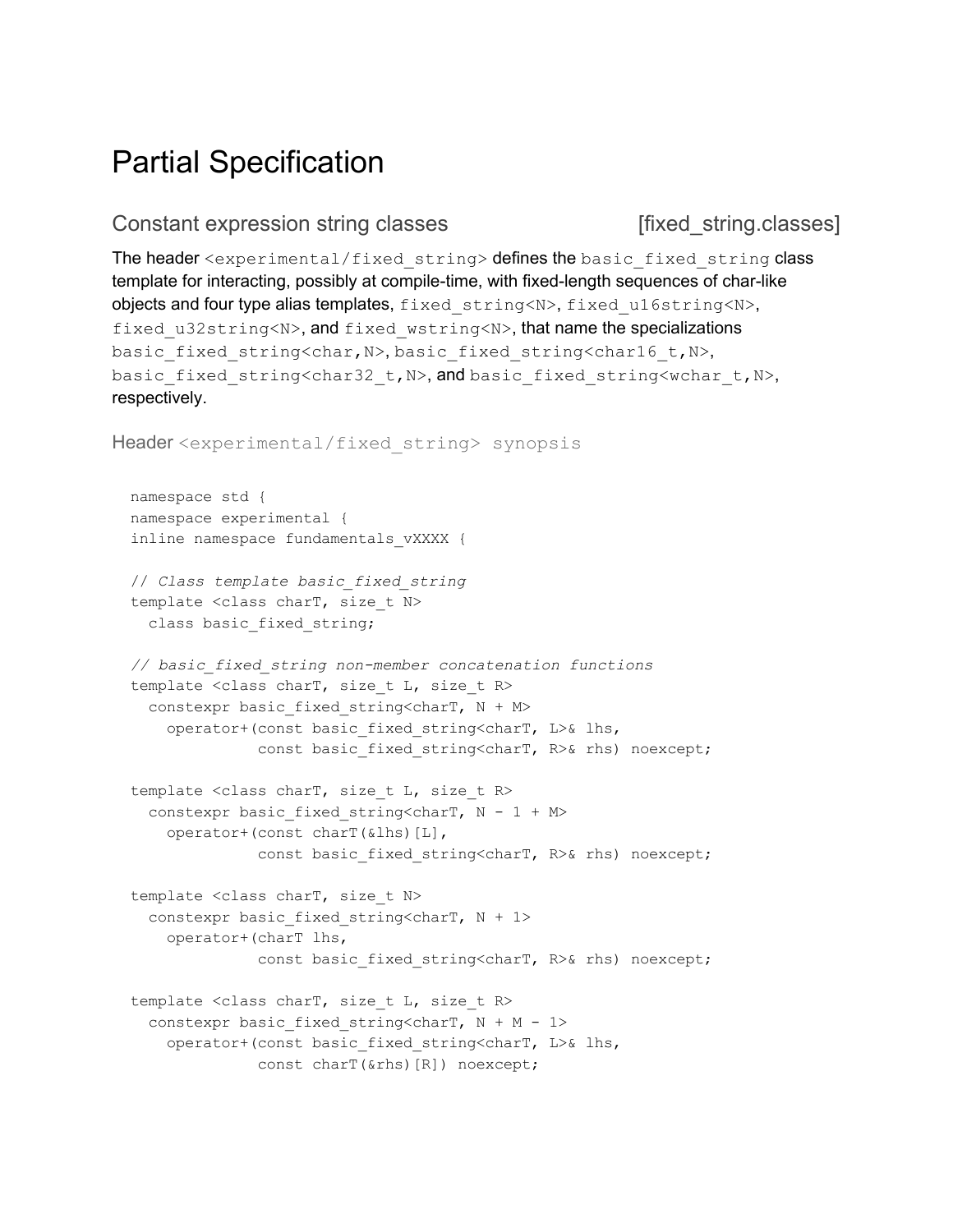```
template <class charT, size t N>
 constexpr basic fixed string<charT, N + 1>
   operator+(const basic_fixed_string<charT, L>& lhs,
              charT rhs) noexcept;
// basic_fixed_string nonmember comparison functions
template <class charT, size t L, size t R>
  constexpr bool operator==(const basic fixed string<charT, L>& lhs,
                            const basic fixed string<charT, R>& rhs)
   noexcept;
template <class charT, size t L, size t R>
 constexpr bool operator==(const charT(&lhs)[L],
                            const basic fixed string<charT, R>& rhs)
   noexcept;
template <class charT, size t L, size t R>
 constexpr bool operator==(const basic fixed string<charT, L>& lhs,
                            const charT(&rhs)[R]) noexcept;
template <class charT, size t L, size t R>
  constexpr bool operator!=(const basic fixed string<charT, L>\& lhs,
                            const basic fixed string<charT, R>& rhs)
   noexcept;
template <class charT, size t L, size t R>
 constexpr bool operator!=(const charT(&lhs)[L],
                            const basic fixed string<charT, R>& rhs)
   noexcept;
template <class charT, size t L, size t R>
 constexpr bool operator!=(const basic fixed string<charT, L>& lhs,
                            const charT(&rhs)[R]) noexcept;
template <class charT, size t L, size t R>
 constexpr bool operator< (const basic fixed string<charT, L>& lhs,
                           const basic fixed string<charT, R>& rhs)
   noexcept;
template <class charT, size t L, size t R>
  constexpr bool operator< (const charT(&lhs)[L],
                            const basic fixed string<charT, R>& rhs)
   noexcept;
template <class charT, size t L, size t R>
 constexpr bool operator< (const basic fixed string<charT, L>& lhs,
                            const charT(&rhs)[R]) noexcept;
```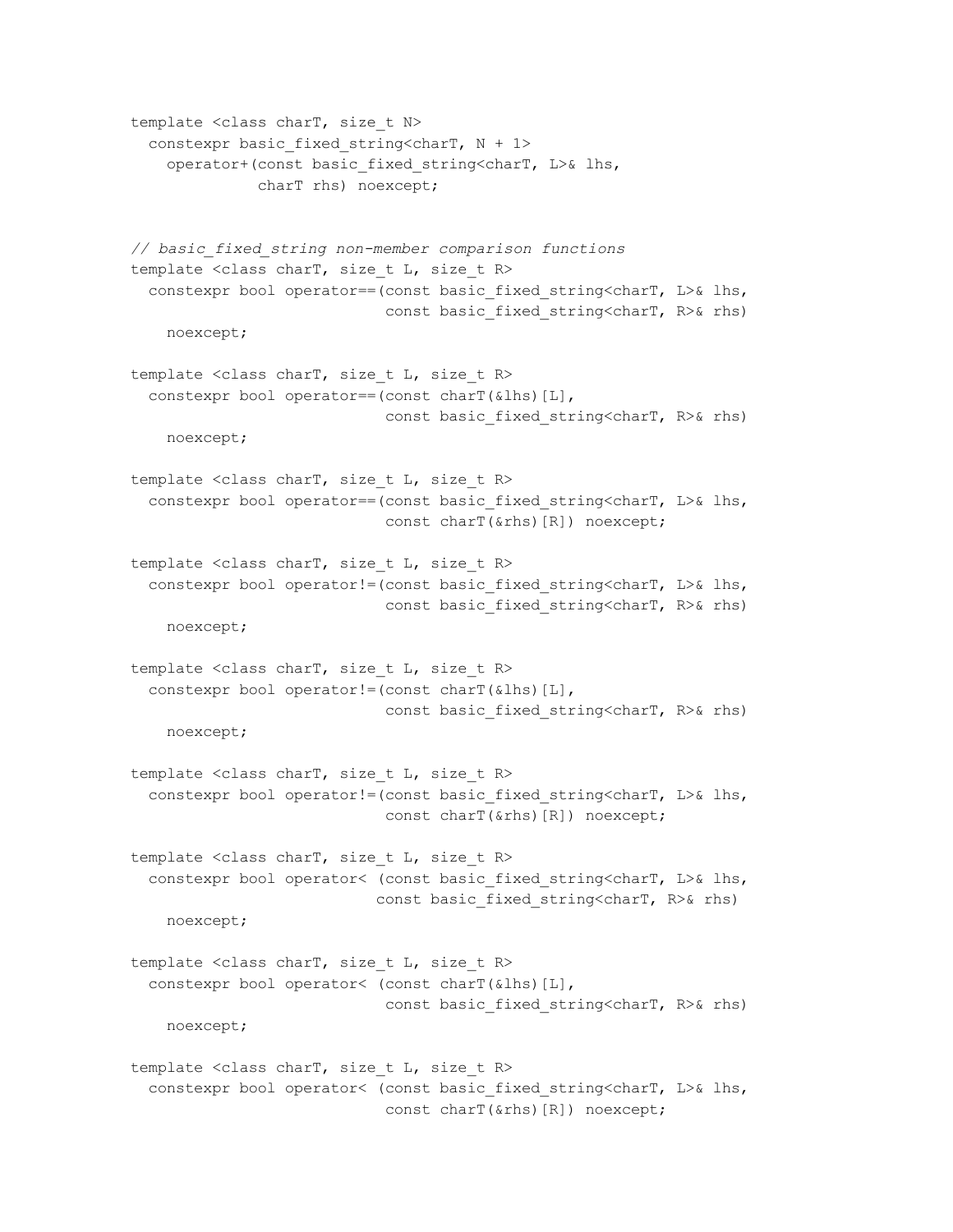template <class charT, size t L, size t R> constexpr bool operator> (const basic fixed string<charT, L>& lhs, const basic fixed string<charT, R>& rhs) noexcept; template <class charT, size t L, size t R> constexpr bool operator> (const charT(&lhs)[L], const basic fixed string<charT, R>& rhs) noexcept; template <class charT, size t L, size t R> constexpr bool operator> (const basic fixed string<charT, L>& lhs, const charT(&rhs)[R]) noexcept; template <class charT, size t L, size t R> constexpr bool operator <= (const basic fixed string<charT, L>& lhs, const basic fixed string<charT, R>& rhs) noexcept; template <class charT, size t L, size t R> constexpr bool operator<=(const charT(&lhs)[L], const basic fixed string<charT, R>& rhs) noexcept; template <class charT, size t L, size t R> constexpr bool operator <= (const basic fixed string<charT, L>& lhs, const charT(&rhs)[R]) noexcept; template <class charT, size t L, size t R> constexpr bool operator>=(const basic fixed string<charT, L>& lhs, const basic fixed string<charT, R>& rhs) noexcept; template <class charT, size t L, size t R> constexpr bool operator>=(const charT(&lhs)[L], const basic fixed string<charT, R>& rhs) noexcept; template <class charT, size t L, size t R> constexpr bool operator>=(const basic fixed string<charT, L>& lhs, const charT(&rhs)[R]) noexcept; *// swap* template <class charT, size t N> constexpr void swap(basic fixed string<charT, L>& lhs, basic fixed string<charT, N>& rhs) noexcept;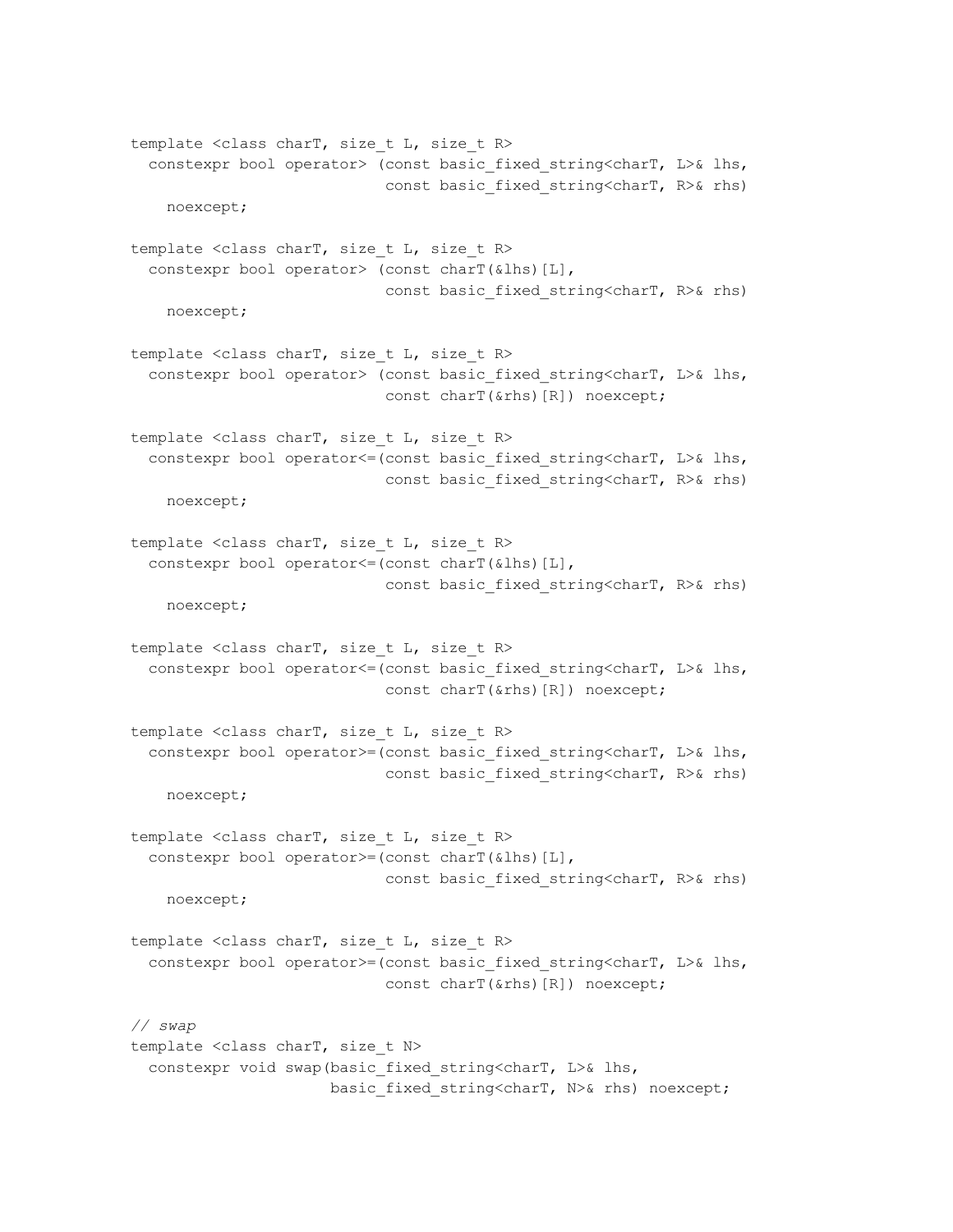```
// basic_fixed_string type aliases
template <size t N>
 using fixed string = basic fixed string<char, N>;
template <size t N>
 using fixed ul6string = basic fixed string<char16 t, N>;
template <size t N>
 using fixed u32string = basic fixed string<char32 t, N>;
template <size t N>
 using fixed wstring = basic fixed string<wchar t, N>;
// numeric conversions:
template <size t N>
 constexpr int stoi(const fixed string<N>& str, int base = 10);
template <size t N>
 constexpr unsigned stou(const fixed string<N>& str, int base = 10);
template <size t N>
 constexpr long stol(const fixed string<N>& str, int base = 10);
template <size_t N>
 constexpr unsigned long stoul(const fixed string<N>& str, int base = 10;
template <size t N>
 constexpr long long stoll(const fixed string<N>& str, int base = 10);
template <size t N>
 constexpr unsigned long long stoull(const fixed string<N>& str,
                                      int base = 10);
template <size t N>
 constexpr float stof(const fixed string<N>& str);
template <size t N>
 constexpr double stod(const fixed string<N>& str);
template <size t N>
 constexpr long double stold(const fixed string<N>& str);
template <int val>
  constexpr fixed string</*...*/> to fixed string i() noexcept;
template <unsigned val>
  constexpr fixed string</*...*/> to fixed string u() noexcept;
template <long val>
 constexpr fixed string</*...*/> to fixed string l () noexcept;
```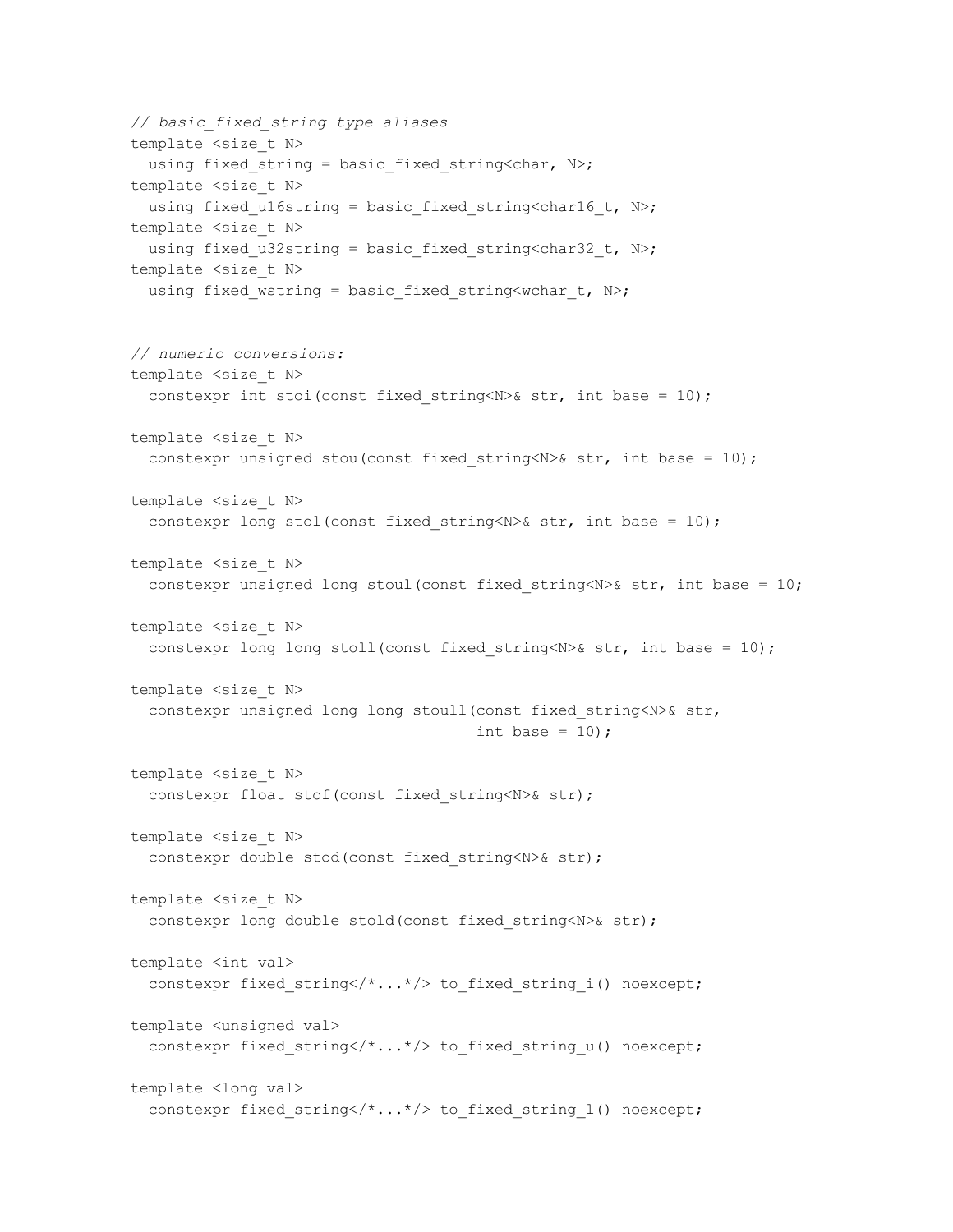```
template <unsigned long val>
 constexpr fixed string</*...*/> to fixed string ul() noexcept;
template <long long val>
 constexpr fixed string</*...*/> to fixed string ll() noexcept;
template <unsigned long long val>
  constexpr fixed string</*...*/> to fixed string ull() noexcept;
// XY.N+6, creation helper function
template <class charT, size t N>
 constexpr basic fixed string<charT, N - 1>
   make fixed string(const charT(&a)[N]) noexcept;
}
}
}
```
Class template basic fixed string [basic.fixed\_string]

The class template basic fixed string describes objects that store a sequence of a fixed number of arbitrary char-like objects with the first element of the sequence at position zero. They are initialized with constant expressions and are stored in the program image. Such a sequence is also called a "compile-time string" if the type of the char-like objects that it holds is clear from context. In the rest of this Clause, the type of the char-like objects held in a basic fixed string object is designated by charT, and the number of stored objects is designated by N.

A fixed basic string is a contiguous container (23.2.1).

```
namespace std {
namespace experimental {
inline namespace fundamentals_vXXXX {
  template <class charT, size_t N>
  class basic fixed string {
  public:
   // types:
    using value type = charT;using view = basic string view<charT>;
    using size type = view::size type;
    using difference type = view::difference type;
    using reference = value type&;
    using const reference = const value type&;
```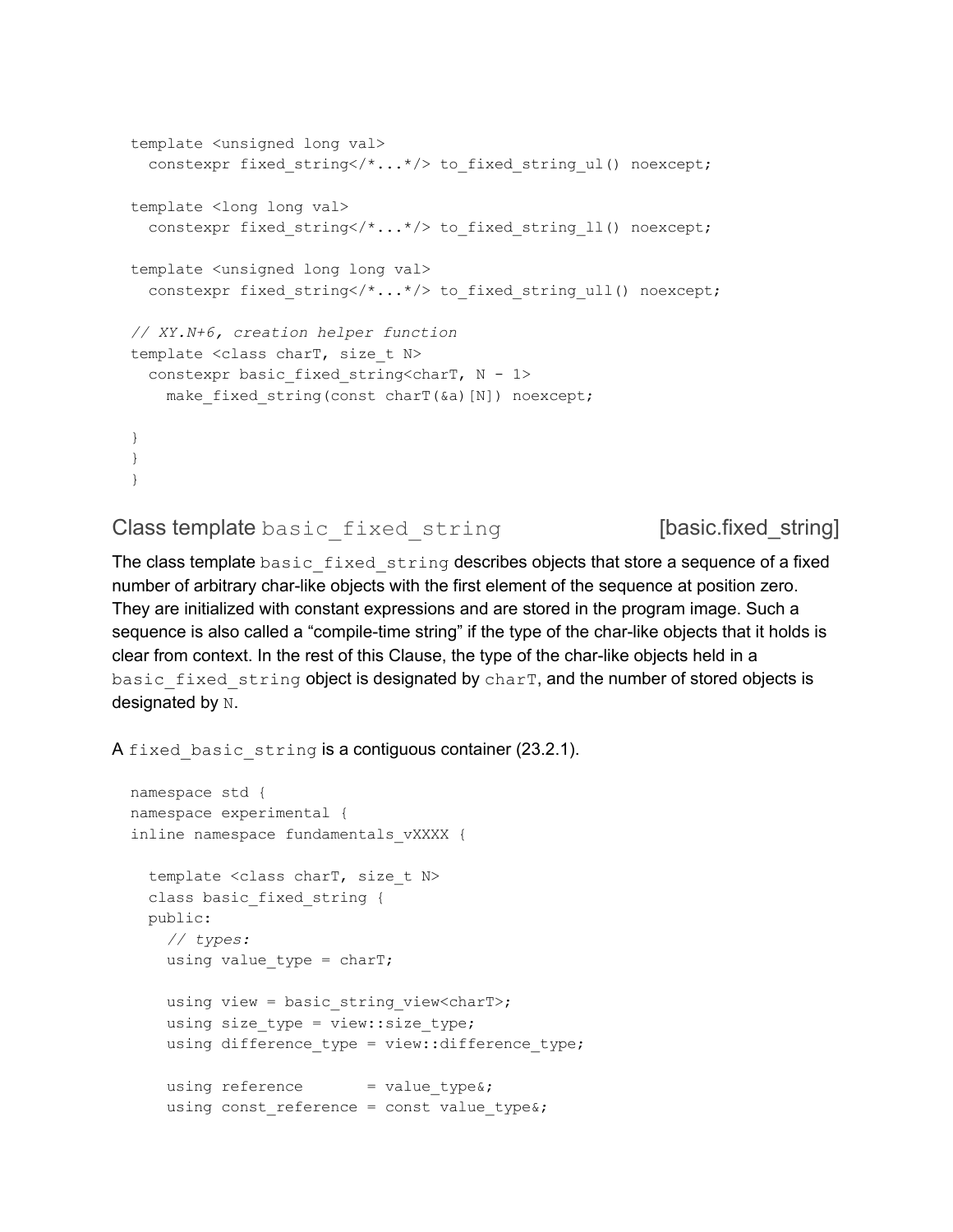```
using pointer = value_type*;
using const pointer = const value type*;
using iterator = pointer;
using const iterator = const pointer;
using reverse iterator = std::reverse iterator<iterator>;
using const reverse iterator = std::reverse iterator<const iterator>;
static constexpr size type npos = view::npos;
// construct/copy/conversions
constexpr basic fixed string() noexcept;
constexpr basic fixed string(const basic fixed string& str) noexcept;
constexpr basic fixed string(const charT(&arcsin(N + 1)) noexcept;
constexpr basic fixed string& operator=(const basic fixed string& str)
 noexcept;
constexpr basic fixed string& operator=(const charT(&arr)[N + 1])
 noexcept;
constexpr operator view() const noexcept;
// iterators
constexpr iterator begin() noexcept;
constexpr const iterator begin() const noexcept;
constexpr iterator end() noexcept;
constexpr const iterator end() const noexcept;
constexpr reverse iterator rbegin() noexcept;
constexpr const reverse iterator rbegin() const noexcept;
constexpr reverse iterator rend() noexcept;
constexpr const reverse iterator rend() const noexcept;
constexpr const_iterator cbegin() const noexcept;
constexpr const_iterator cend() const noexcept;
constexpr const reverse iterator crbegin() const noexcept;
constexpr const reverse iterator crend() const noexcept;
// capacity
constexpr size type size() const noexcept;
constexpr size type length() const noexcept;
constexpr size type max size() const noexcept;
constexpr size type capacity() const noexcept;
constexpr bool empty() const noexcept;
// XY.N.M+3, element access
constexpr const reference operator[](size type pos) const noexcept;
constexpr reference operator[](size type pos) noexcept;
constexpr const reference at(size type pos) const noexcept;
```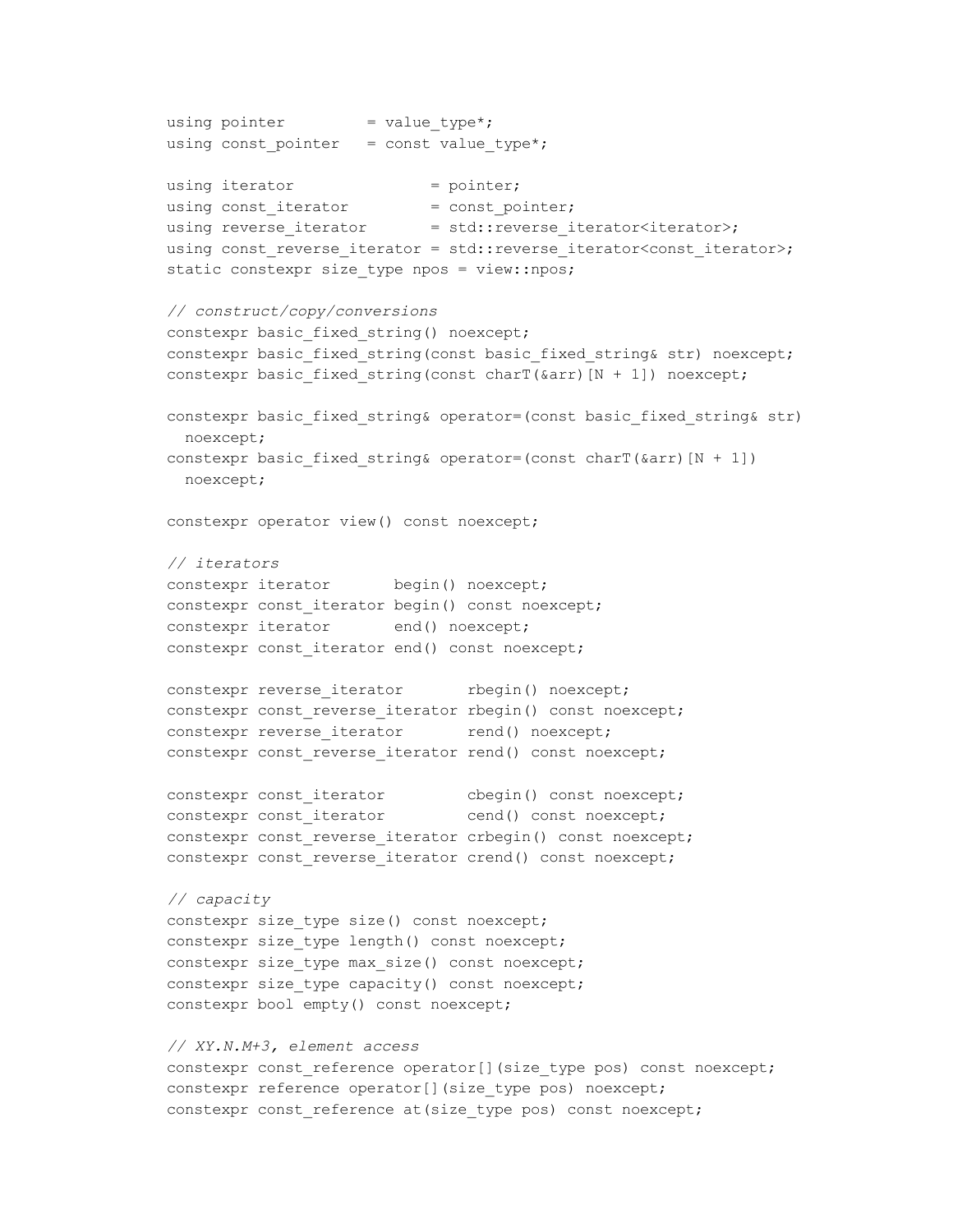```
constexpr reference at (size type pos) noexcept;
constexpr const reference front() const noexcept;
constexpr reference front() noexcept;
constexpr const reference back() const noexcept;
constexpr reference back() noexcept;
// modifications
constexpr basic fixed string& replace(size t pos, view str);
constexpr void swap(basic fixed string& str);
// string operations
constexpr const charT* c str() const noexcept;
constexpr const charT* data() const noexcept;
constexpr size type find(view str, size type pos = 0) const noexcept;
constexpr size type find(const charT* s, size type pos,
                         size type n) const;
constexpr size type find(const charT* s, size_type pos = 0) const;
constexpr size type find(charT c, size type pos = 0) const noexcept;
constexpr size type rfind(view str,
                          size type pos = npos) const noexcept;
constexpr size type rfind(const charT* s, size type pos,
                          size type n) const;
constexpr size type rfind(const charT* s, size type pos = npos) const;
constexpr size type rfind(charT c, size type pos = npos) const;
constexpr size type find first of (view str,
                                  size type pos = 0) const noexcept;
constexpr size type find first of(const charT* s, size type pos,
                                  size type n) const;
constexpr size type find first of (const charT* s,
                                  size type pos = 0) const;
constexpr size type find first of(charT c, size type pos = 0) const;
constexpr size type find last of (view str,
                                 size type pos = npos) const noexcept;
constexpr size type find last of(const charT* s, size type pos,
                                 size type n) const;
constexpr size type find last of (const charT* s,
                                 size type pos = npos) const;
constexpr size type find last of(charT c, size type pos = npos) const;
constexpr size type find first not of(view str, size type pos = 0)
 const noexcept;
constexpr size type find first not of(const charT* s, size type pos,
                                      size type n) const;
constexpr size type find first not of (const charT* s,
                                      size type pos = 0) const;
constexpr size type find first not of(charT c, size type pos = 0) const;
```